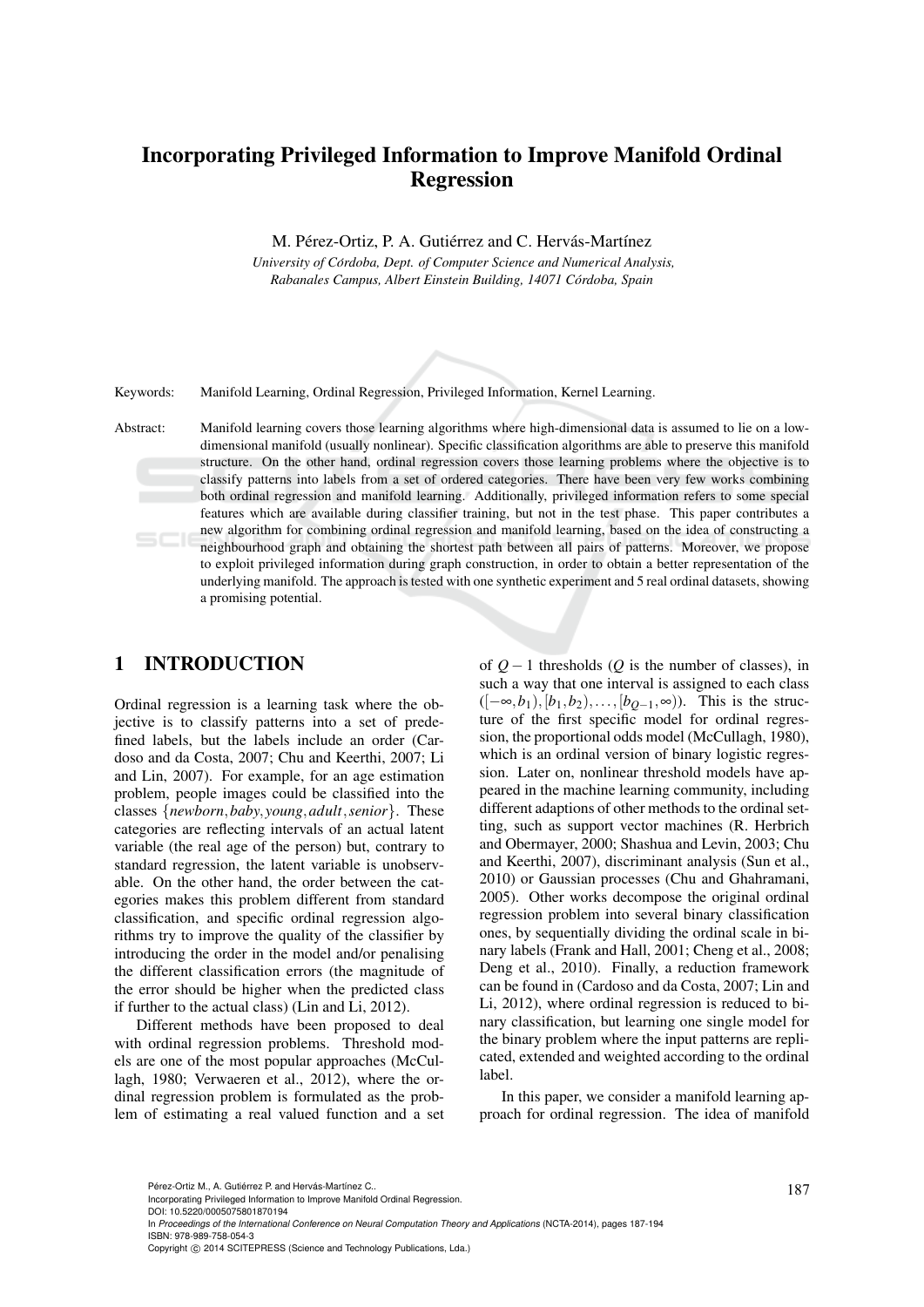learning is to uncover the nonlinear structure embedded in a dataset, assuming that the high-dimensional observations lie on or close to an intrinsically lowdimensional manifold. There are different algorithms to learn this kind of structures, including the isometric feature mapping (Isomap) (Tenenbaum et al., 2000) or Laplacian eigenmaps (Belkin and Niyogi, 2001). Based on them, other manifold learning algorithms have been also proposed for classification, such as locality preserving projections (He and Niyogi, 2003) or the discriminant Laplacian embedding (DLE) (Wang et al., 2010).

In the context of ordinal regression, manifold learning has been considered in (Liu et al., 2011a; Liu et al., 2011b) based on the idea of preserving the intrinsic geometry of the data via the definition of a neighbourhood graph which also preserves the ordinal nature of the dataset. This graph is used to construct an adjacency matrix by using a generalised radial basis function. The Laplacian matrix is then derived and used for the learning process. A related method is proposed in (Liu et al., 2012), where several  $\bigwedge \Box \sqsubset \Box \boxdot \sqcup \Box$   $\Box \sqcup \Box \sqcup \Box \sqcap \Box \sqcap \Box \sqcap \Box$ projections are iteratively computed. Finally, ranking on data manifolds is investigated in (Zhou et al., 2004), although the problem is defined as ranking, which is different from ordinal regression.

On the other hand, Vapnik and Vashist recently proposed a framework to apply support vector machines (SVM) to those cases where privileged information is available during the training phase, but not during test (Vapnik and Vashist, 2009). This kind of information can be found in many learning problems, where training samples present some special features which are not available during test because of their cost or simply because it is not possible. For example, suppose our goal is to find a rule that can predict outcome *y* of a treatment in a year given the current symptoms x of a patient. At the training stage, a doctor can also provide additional information x<sup>\*</sup> about the development of symptoms in three months, six months, and nine months (Vapnik and Vashist, 2009). The algorithm in (Vapnik and Vashist, 2009) was based on considering a slack model for this privileged information. Given that slacks are only considered during SVM optimisation and not included in the final model, their approach was able to benefit from this privileged information, mainly improving the convergence of the learning algorithm.

In this paper, we extend the ordinal regression manifold approach in (Liu et al., 2011b; Liu et al., 2011a) by considering privileged information during the neighbourhood graph construction. Under the assumption that privileged features are useful for the classification task, this approach would modify the neighbourhood structure to better represent the learning task. Moreover, we also consider a different approach for constructing the final distance matrix (by making use of the Dijkstra algorithm) and include this information into a kernel function, in order to apply support vector ordinal regression (Chu and Keerthi, 2007), as opposed to the ordinal discriminant-based projection method in the original proposal. Therefore, two main objectives can be found in this paper: Firstly, to analyse whether it is feasible to reformulate the notion of similarity for kernel functions when considering an ordinal manifold of the data and secondly, to study if the inclusion of privileged information helps to improve the constructed model. The approach is tested in one synthetic dataset and 5 real ones, showing a competitive performance.

The rest of the paper is organised as follows: Section 2 presents the methodology proposed, while Section 3 presents and discusses the experimental results. The last section summarises the main contributions of the paper.

## 2 METHODOLOGY

When dealing with multiclass classification, the goal is to assign an input vector x to one of *Q* discrete classes  $C_q, q \in \{1, \ldots, Q\}$ . To obtain the prediction rule *C* :  $\overline{X} \rightarrow \overline{Y}$ , we use an i.i.d. training sample  $X =$  ${x_i, y_i}_{i=1}^N$  where *N* is the number of training patterns,  $\mathbf{x}_i \in \mathcal{X}, \ y_i \in \mathcal{Y}, \ \mathcal{X} \subset \mathbb{R}^d$  is the *d*-dimensional input space and  $\mathcal{Y} = \{C_1, C_2, \dots, C_K\}$  is the label space. We are also provided a test set to obtain a reliable estimation of the classification error,  $X_t = {\mathbf{x}_t, y_t}\}_{t=1}^{N_t}$ , where *N*<sub>t</sub> is the number of test patterns and  $\mathbf{x}_{ti} \in \mathcal{X}, y_{ti} \in \mathcal{Y}$ . Finally, many learning problems present some features which are available during training but not in the test phase. This privileged information complements training data in such a way that the training sample is  $X = {\mathbf{x}_i, \mathbf{x}_i^*, y_i}_{i=1}^N$ , where  $\mathbf{x}_i \in \mathcal{X}, \mathbf{x}_i^* \in \mathcal{X}^*, y_i \in \mathcal{Y}$ and  $X^* \subset \mathbb{R}^{d^*}$  is the  $d^*$ -dimensional input privileged space. The test set is the same, given that privileged information is not available when applying the classifier.

Ordinal regression or ordinal classification are those problems where patterns have to be classified into naturally ordered labels. Consequently, the definition of this kind of problems is similar to the one introduced in the previous paragraph, but incorporating the following constraint:  $C_1 \prec C_2 \prec \cdots \prec C_K$ , where ≺ denotes this order information.

Considering this ordering scale, one of the main hypothesis in ordinal regression is that the distance to adjacent classes is lower than the distance to non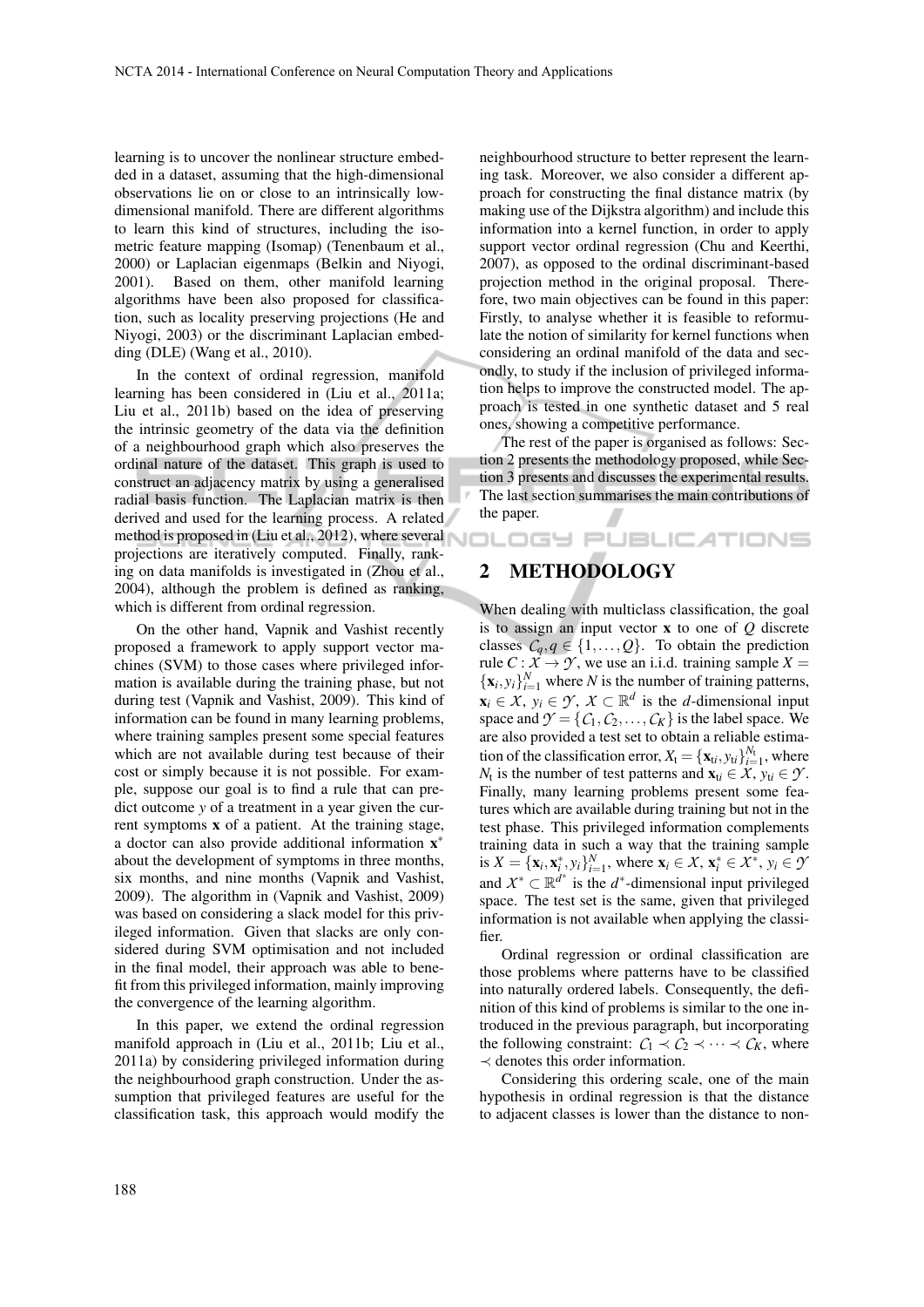adjacent classes. Therefore, it can be said that ideally there exists a latent distance-based manifold of the output variable that results in  $C_q$  lying in the space between  $C_{q-1}$  and  $C_{q+1}$ . In this paper, we test two different hypotheses. On the one hand and motivated by the large amount of ordinal kernel methods in the literature (Chu and Ghahramani, 2005; Chu and Keerthi, 2007; Sun et al., 2010; Liu et al., 2012), we test whether it is possible to include the manifold structure in the kernel matrix of kernel methods. Kernel matrices can be seen as structures of data that contain information about similarities among the patterns in a dataset. This notion of similarity is usually based on a distance relation between the patterns. Therefore, this distance can be modified to consider the manifold structure of the data. On the other hand, we test whether the inclusion of privileged information in the construction of the neighbourhood graph helps to improve the robustness and efficiency of the classification model. The following two subsections are related to the first hypothesis, while the last subsection covers the second one. IE AND :HN

### 2.1 Constructing a Representative Graph for the Ordinal Manifold

This subsection comprises some elementary notions for constructing a representative graph for the ordinal manifold, which are used both in this paper and the previous work (Liu et al., 2011a; Liu et al., 2011b). Consider an undirected graph of *N* vertices,  $G = (V, E)$ , where *V* corresponds to the vertices of the graph and  $E \subseteq [V]^2$  to the edges. In this case, the set of the training patterns form the set of vertices,  $V = \{v_1, v_2, \ldots, v_N\} = \{\mathbf{x}_1, \mathbf{x}_2, \ldots, \mathbf{x}_N\}$ , and the different edges connect pairs of patterns:

$$
E = \{e_{i,j}\} = \{ (v_i, v_j) \} = \{ (\mathbf{x}_i, \mathbf{x}_j) \}, \quad (1)
$$

where  $1 \le i \le N$  and  $1 \le j \le N$ . The set of edges is obtained via a *k*-neighbourhood analysis of the data, i.e.  $v_i$  is connected to  $v_j$  if  $\mathbf{x}_i$  is one of the *k*-nearest neighbours of x*<sup>j</sup> or* viceversa. Instead of this *or*, we could have considered the logical operator *and*, but we introduce this relaxed version of the neighbouring structure to prevent unconnected regions in the dataset. Note that if  $v_i$  is connected to  $v_j$ , there exist  $e_{i,j}$  such that  $e_{i,j} \in E$ . For the purpose of constructing the neighbourhood graph, the Euclidean distance is used as the weight function (i.e. the one used for the neighbourhood analysis):

$$
f(e_{i,j}) = d(\mathbf{x}_i, \mathbf{x}_j) = ||\mathbf{x}_i - \mathbf{x}_j||_2,
$$
 (2)

being  $|| \cdot ||_2$  the *L*<sub>2</sub>-norm operator.

As we aim to preserve the ordinal structure of the manifold, we could try to enlarge the locality between different ranks, as done in (Liu et al., 2011b). To do so, we can include a weight parameter *w* for the distances in such a way that these weights reflect the rank differences between data points:

$$
w_{i,j} = |y_i - y_j| + 1.
$$
 (3)

This weight information is applied to the distance function as follows:  $d(\mathbf{x}_i, \mathbf{x}_j) = w_{i,j} \cdot ||\mathbf{x}_i - \mathbf{x}_j||_2$ . The possibility of considering these weights is explored in the experiments of this paper (i.e. we consider both the weighted and unweighted versions of the proposal). Recall that this transformation of the distances is done before constructing the neighbourhood graph.

## 2.2 Including Graph Shortest Paths in the Kernel Matrix

Usually, for manifold learning algorithms, an adjacency matrix is used for the learning process (which is the underlying idea in (Liu et al., 2011a; Liu et al., 2011b)). In this paper, however, we try to analyse whether it is feasible to reformulate the notion of similarity for kernel functions when considering an ordinal manifold of the data. The main idea is to use the graph information obtained in the previous step to locate the different patterns in the underlying ordinal manifold of the data. To do so, we use the shortest path of the graph in order to provide a more smooth approach for the distances (as opposed to other manifold-based techniques where nonconnected points are assumed to present an infinite distance).

In graph theory, the shortest path problem is the problem of finding a path between two vertices in a graph such that the sum of the weights of its constituent edges is minimised. As said, the constructed graph is undirected, so the notion of path is defined as a sequence of *z* vertices from  $v_1$  to  $v_z$ ,  $p_{1z} =$  $(v_1, v_2, \ldots, v_z) \in V^z$ , such that  $v_i$  is adjacent to  $v_{i+1}$ for  $1 \leq i < z$  (and therefore  $e_{i,i+1}$  exists). Moreover, given a real-valued weight function  $f : E \to \mathbb{R}$  (as said, the weighted or unweighted Euclidean distance) that assigns a cost to each edge and an undirected graph  $G$ , the shortest path from  $v$  to  $v'$  is the path  $p_{1,z} = (v_1, \ldots, v_z)$  (where  $v_1 = v$  and  $v_z = v'$ ) that over all possible paths minimises the sum  $\sum_{i=1}^{z-1} f(e_{i,i+1})$ , where  $e_{i,i+1} \in E$ .

To compute the distance from one data pattern  $x_i$ to the rest but taking into account the manifold structure, we can compute the shortest paths from the vertex  $v_i$  to all the rest of vertices considering the wellknown Dijkstra's algorithm (Dijkstra, 1959). Denote by *P* the set of paths obtained from this process, where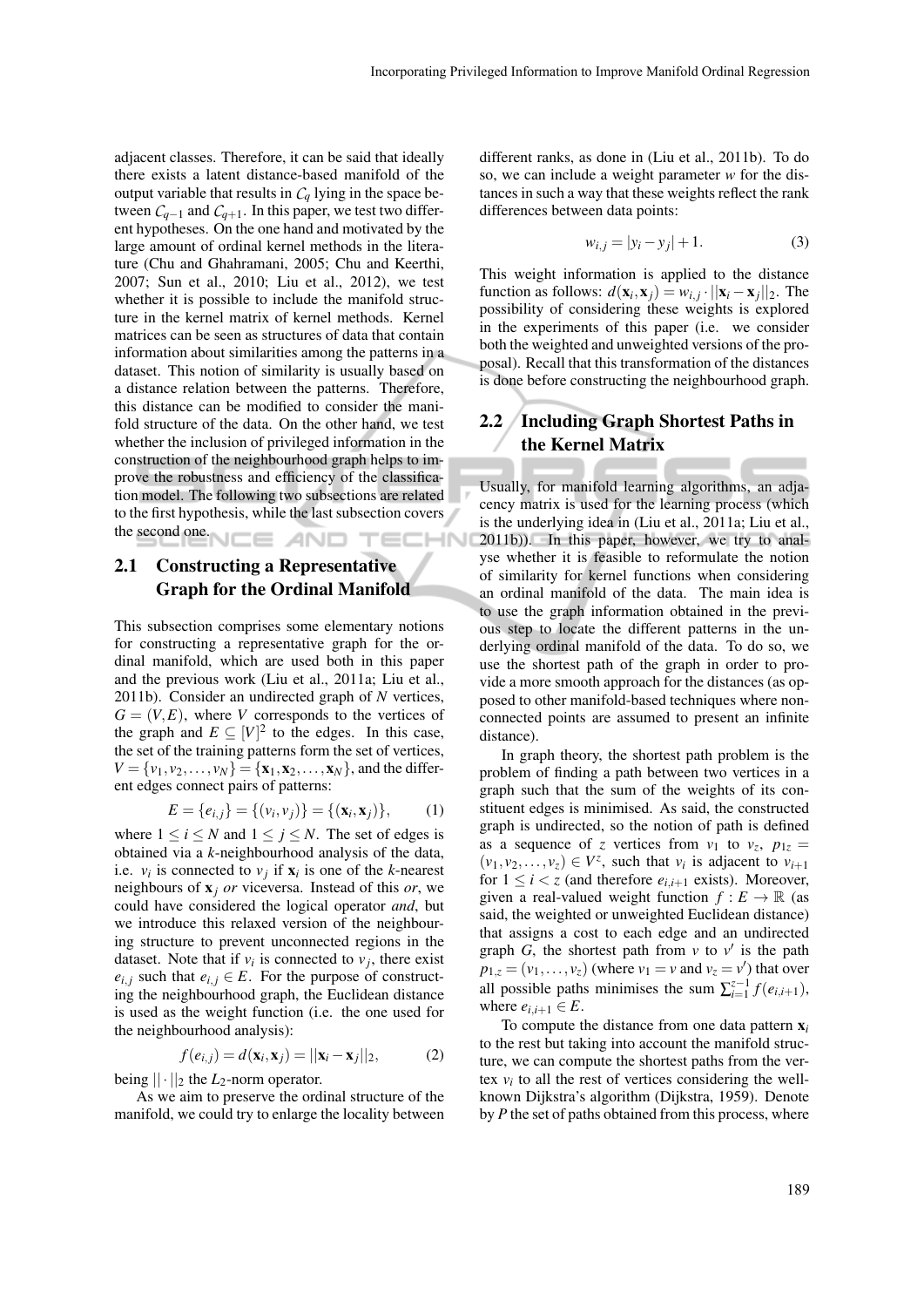

Figure 1: Representation of the spiral synthetic ordinal dataset. Left plot: Original dataset without privileged information. Right plot: Dataset including the privileged information as an additional feature. It can be seen that this privileged information improves the potential separability of the data.

 $p_{i,j} \in P$  is the shortest path between  $v_i$  and  $v_j$ . Therefore, the distance from any two points  $x_i$  and  $x_j$  in the training set is:

$$
d(\mathbf{x}_i, \mathbf{x}_j) = \sum_{h=1}^{z-1} f(e_{h,h+1}), v_1 = \mathbf{x}_i, v_z = \mathbf{x}_j.
$$
 (4)

where *z* is the length of the path between  $x_i$  and  $x_j$ . Note that  $d(\mathbf{x}_i, \mathbf{x}_j) = w_{i,j} \cdot ||\mathbf{x}_i - \mathbf{x}_j||_2$  if  $\mathbf{x}_i$  is one of the nearest neighbours of x*<sup>j</sup>* . Therefore, to introduce the information of the location of each data point in the manifold in the kernel matrix, we modify the kernel function as follows:

$$
k(\mathbf{x}_i, \mathbf{x}_j) = \exp\left(-\frac{d(\mathbf{x}_i, \mathbf{x}_j)^2}{2\sigma^2}\right),\tag{5}
$$

where  $d(\mathbf{x}_i, \mathbf{x}_j)$  is defined as in Eq. (4) and  $\sigma$  is the kernel parameter, as opposed to using the standard Gaussian kernel with the  $L_2$ -norm:  $k(\mathbf{x}_i, \mathbf{x}_j) =$ exp −  $\frac{||\mathbf{x}_i-\mathbf{x}_j||_2^2}{2\sigma^2}$  . Note that this kernel matrix will still be positive semidefinite given that the only information changed is the distance function.

The kernel matrix obtained by this process is the one used for the training step. For the test phase, we first compute the distance from each test pattern  $\mathbf{x}_{ti}$  to its nearest neighbour in training  $x_j$  and then, sum this distance to the shortest paths from  $x_j$  to the rest of training patterns. Consequently, the distance between a test point  $\mathbf{x}_{ti}$  and all training points is:

$$
d(\mathbf{x}_{ti}, \mathbf{x}_z) = d(\mathbf{x}_{ti}, \mathbf{x}_j) + d(\mathbf{x}_j, \mathbf{x}_z),
$$
(6)

for  $1 \le i \le N_t$  and  $1 \le z \le N$ .

This idea for the test phase corresponds to locate the test pattern in the graph and use the shortest paths information to compute the distance to the whole set of training patterns.

#### 2.3 Including Privileged Information in the Graph

In order to motivate the inclusion of privileged information during manifold learning, Figure 1 represents a synthetic dataset presenting an ordinal manifoldbased structure where the label of points is assigned according to the *z* coordinate. Data points lie on a leaning 3-dimensional spiral and labels are ordinal, with four classes  $C_1$ ,  $C_2$ ,  $C_3$  and  $C_4$ . The Figure 1 also includes the projection over *x* and *y* coordinates. As can be seen, *z* coordinate is crucial to obtain a neighbourhood graph able to help in the ordinal classification task. Considering this *z* value as privileged information during graph construction would allow the classification of patterns, even when only *x* and *y* features are available during the test phase.

The privileged information can be easily included during distance calculation to construct a neighbourhood graph which takes into account this additional information. We can make use of the privileged features in the real-valued weight function *f* that assigns a value to edges of the graph:

$$
f^*(e_{i,j}) = ||(\mathbf{x}_i, \mathbf{x}_i^*) - (\mathbf{x}_j, \mathbf{x}_j^*)||_2
$$
(7)  

$$
= \sqrt{\sum_{s=1}^d (x_{is} - x_{js})^2 + \sum_{s=1}^{d^*} (x_{is}^* - x_{js}^*)^2}.
$$

The whole process of neighbourhood analysis and shortest path computation is reformulated to work with this real-valued weight function. When considering this weight function,  $f^*(e_{i,j})$ , the distance function on Eq. (4) will be  $d^*((\mathbf{x}_i, \mathbf{x}_i^*), (\mathbf{x}_j, \mathbf{x}_j^*))$  and will be applied to the kernel function on Eq.  $(6)$ . For the test phase, the privileged information is only consid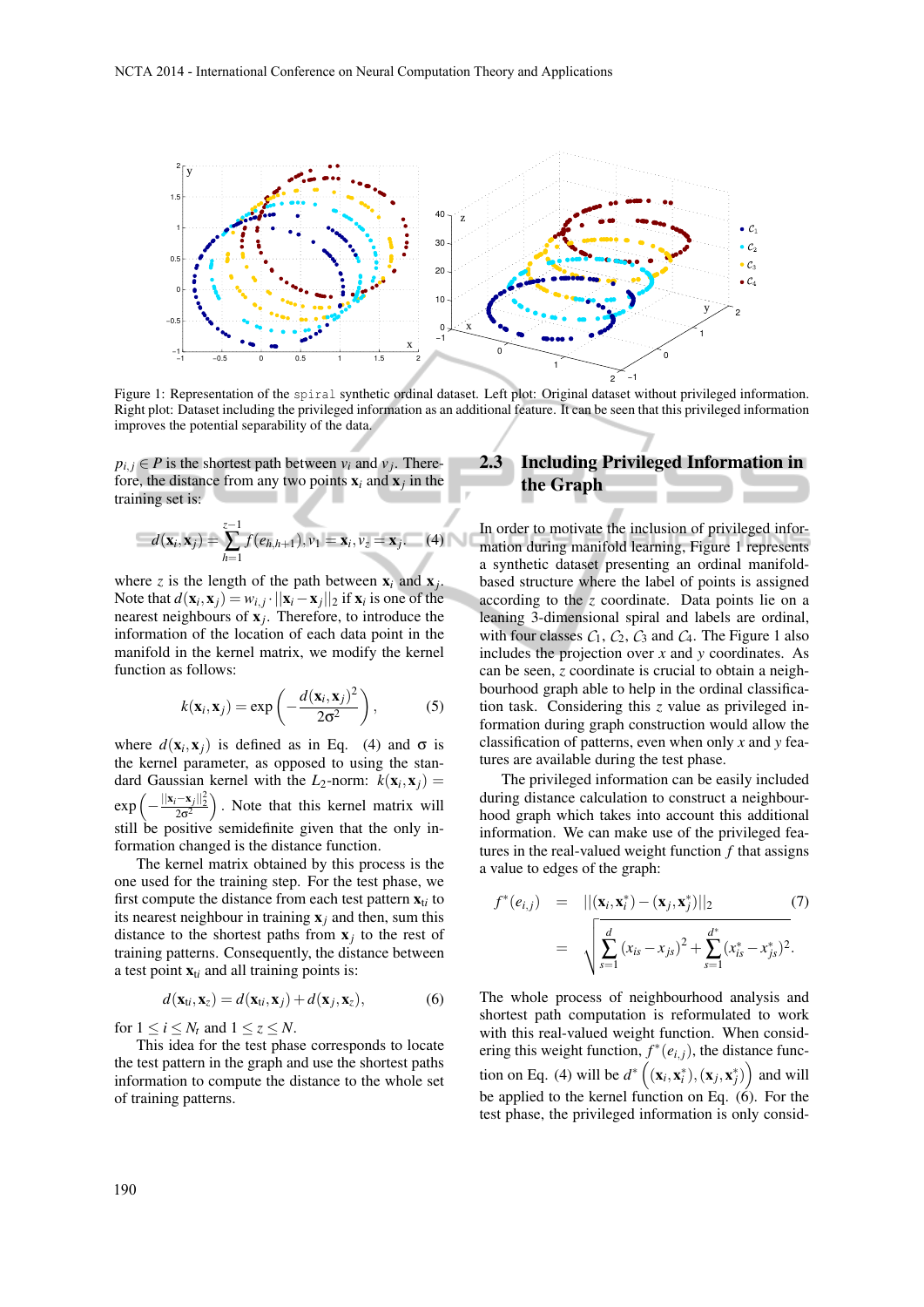ered for the graph that has been previously learnt, i.e.:

$$
d\left(\mathbf{x}_{ti},\left(\mathbf{x}_{z},\mathbf{x}_{z}^{*}\right)\right)=||\mathbf{x}_{ti}-\mathbf{x}_{j}||_{2}+d^{*}\left(\left(\mathbf{x}_{j},\mathbf{x}_{j}^{*}\right),\left(\mathbf{x}_{z},\mathbf{x}_{z}^{*}\right)\right),
$$

where  $1 \le z \le N$  and  $x_j$  is the closest training point from the test point evaluated  $\mathbf{x}_{ti}$ .

#### 3 EXPERIMENTS

The proposed methodologies are based on generating a modified version of the kernel matrix (by exploiting the neighbourhood graph of the data), so they can be applied to any kernel classifier. In this way, we have considered the Support Vector Ordinal Regression with Implicit Constraints (SVORIM) (Chu and Keerthi, 2007), as it is one of the best performing threshold models for ordinal regression (Gutiérrez et al., 2012). 5 benchmark ordinal regression datasets have been used for the analysis, which are taken from publicly available repositories<sup>1</sup> (Asuncion and Newman, 2007; PASCAL, 2011). Additionally, a more controlled environment is provided by the spiral dataset, introduced in Section 2.3. Table 1 shows the characteristics of the evaluated datasets, where it can be checked that number of classes varies between 3 and 5.

In the experiments, we evaluate two different factors:

- The introduction of ordinal costs for penalising distances during the construction of the graph. Ordinal costs are based on the absolute cost. This factor will be used to confirm whether these costs are really useful for ordinal regression, as discussed in previous works (Liu et al., 2011b; Liu et al., 2011a).
- The improvement obtained by the privileged information. The graph will be constructed with and without privileged information to evaluate if the additional variables improve the quality of the model.

The most common evaluation measures for ordinal regression are the Mean absolute error (*MAE*) and the accuracy ratio (*Acc*) (Gutiérrez et al., 2012; Baccianella et al., 2009; Cruz-Ramírez et al., 2014). The *MAE* measure is used when the costs of different misclassification errors is not constant:

$$
MAE = \frac{1}{N_{\rm t}} \sum_{i=1}^{N_{\rm t}} |y_{\rm ti} - \hat{y}_{\rm ti}|,\tag{8}
$$

where  $\hat{y}_{ti}$  is the label predicted for  $\mathbf{x}_{ti}$ . *MAE* values range from 0 to *Q*−1 (Baccianella et al., 2009).

Regarding the experimental setup, the datasets were divided 30 times using a holdout stratified technique with a 75% of the patterns for training and the remaining 25% for test. The splits of each holdout are the same for all the algorithms and one model is obtained for each training set and evaluated in the test set. The average test evaluation measures and the corresponding standard deviations are finally reported as the summary of the algorithm performance.

We use the standard Gaussian kernel for all the methods. Model selection is accomplished by crossvalidating the hyperparameters of the algorithms considering only the training data (with a 5-fold crossvalidation). The measure used to select the best parameter combination is *MAE*. The two parameters to be optimised are the kernel width (σ) and the cost parameter  $(C)$ , both being selected within the values  $\sigma, C \in \{10^{-3}, 10^{-2}, ..., 10^{3}\}$ . The number of nearest neighbours to be considered during graph construction is  $k = 3$ . In those cases that a pattern is not connected to any other ones for the current value of *k*, we increase *k* until all patterns are connected to at least one.

For the spiral dataset, privileged information is the *z* coordinate. For the rest of datasets, we apply the Relief feature selection algorithm (Kira and Rendell, 1992) over the training set to sort the features by their relevance. We select half of the features (the most relevant ones) as privileged information  $(x^*)$  and the rest as the original information (x).

#### 3.1 Results

Table 2 shows the test results for the 6 ordinal datasets considered in terms of *Acc* and *MAE*. The best result for each dataset is in bold face and the second one in italics. From this Table, we can outline several conclusions:

- When considering the ordinal weights, the *Acc* and *MAE* results are always improved by the privileged information. However, if the costs are not included, there are some datasets where the privileged information does not improve the results (bondrate, contact-lenses and squash-unstored). Given that the crossvalidation criterion is the *MAE* (which is based on an absolute cost loss), we conclude that using these weights is necessary to properly obtain a benefit from the privileged information.
- From all the combinations, considering privileged information and ordinal weights is the best one,

<sup>&</sup>lt;sup>1</sup>Note that many of these datasets are frequently treated as nominal ones, without taking into account the order scale.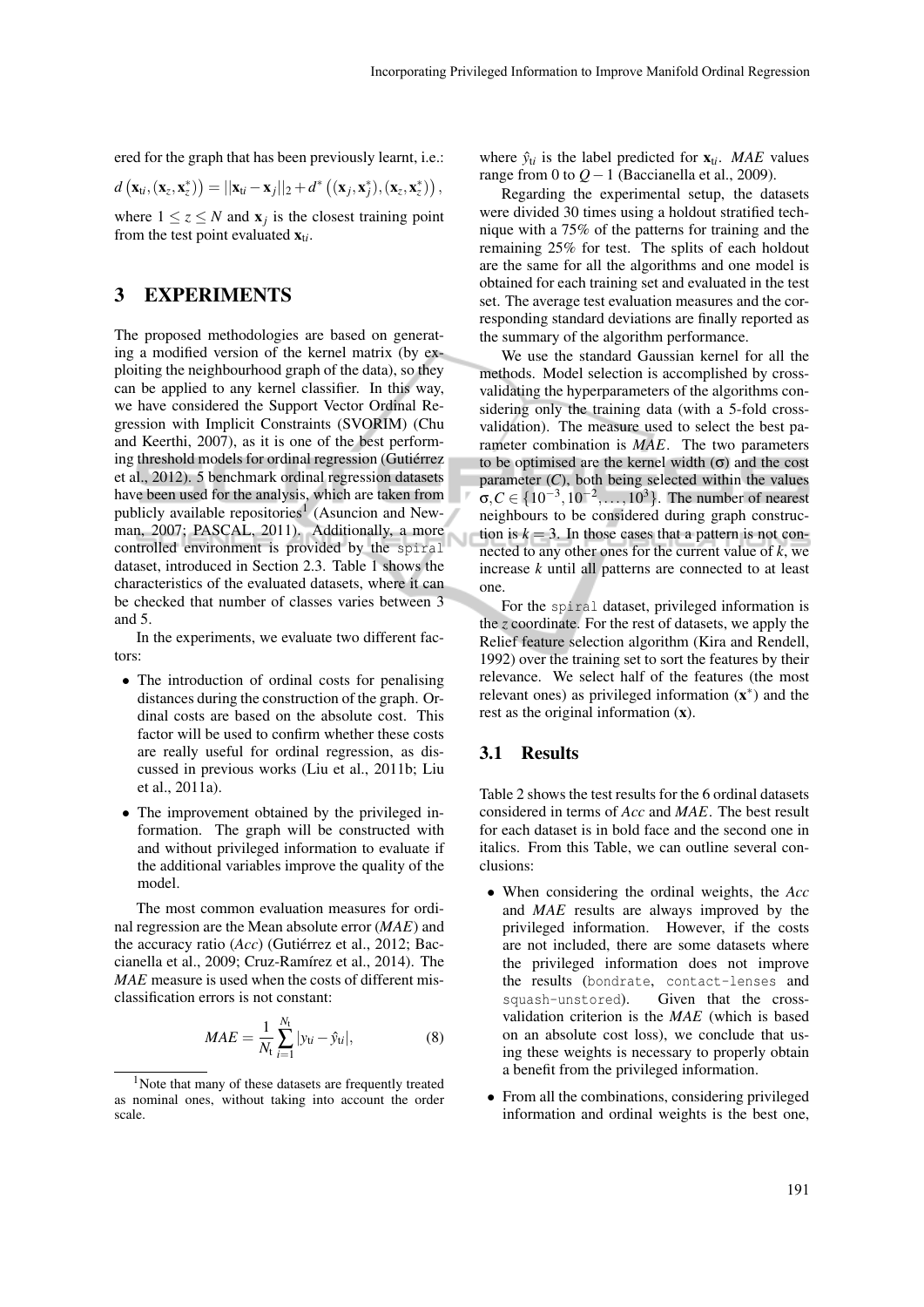| <b>Dataset</b>  | Size | #In. | #Out. | #PPC              |
|-----------------|------|------|-------|-------------------|
| bondrate        | 57   | 37   |       | (6, 33, 12, 5, 1) |
| contact-lenses  | 24   |      | 3     | (15, 5, 4)        |
| pasture         | 36   | 25   | 3     | (12, 12, 12)      |
| spiral          | 400  | 3    | 4     | (50, 50, 50, 50)  |
| squash-unstored | 52   | 52   | 3     | (24, 24, 4)       |
| tae             | 151  | 54   |       | (49, 50, 52)      |

Table 1: Characteristics of the six datasets used for the experiments: number of instances (Size), inputs (#In.), classes (#Out.) and patterns per-class (#PPC)

Table 2: Test results obtained for the different datasets (Mean± Standard Deviation of the 30 splits) by considering all the different manifold classification algorithms based on SVORIM.

|                 |                 | Acc                    |                  | <b>MAE</b>             |                     |
|-----------------|-----------------|------------------------|------------------|------------------------|---------------------|
|                 |                 | Privileged Information |                  | Privileged Information |                     |
| <b>Dataset</b>  | Ordinal Weights | N <sub>0</sub>         | Yes              | No.                    | <b>Yes</b>          |
| bondrate        | N <sub>0</sub>  | $57.28 \pm 3.82$       | $56.54 \pm 6.50$ | $0.6272 + 0.0647$      | $0.6296 \pm 0.0893$ |
|                 | Yes             | $56.54 \pm 5.02$       | $58.52 \pm 5.34$ | $0.6346 \pm 0.0676$    | $0.6123 \pm 0.0996$ |
| contact-lenses  | No.             | $61.11 \pm 10.11$      | $61.11 + 10.11$  | $0.5500 + 0.0892$      | $0.5500 \pm 0.0892$ |
|                 | Yes             | $58.89 \pm 12.17$      | $62.22 + 8.68$   | $0.5722 + 0.1132$      | $0.5389 \pm 0.0717$ |
| pasture         | N <sub>o</sub>  | $48.89 \pm 14.76$      | $51.85 + 14.69$  | $0.5370 + 0.1600$      | $0.5074 \pm 0.1450$ |
|                 | Yes -           | $42.96 \pm 15.91$      | $43.70 + 16.49$  | $0.6037 + 0.1668$      | $0.6000 + 0.1716$   |
| spiral          | No              | $82.37 + 4.16$         | $87.80 + 2.70$   | $0.2260 + 0.0589$      | $0.1867 + 0.0505$   |
|                 | <b>Yes</b>      | $85.03 + 3.62$         | $87.90 + 2.76$   | $0.2120 + 0.0567$      | $0.1857 + 0.0520$   |
| squash-unstored | N <sub>0</sub>  | $52.56 + 13.71$        | $50.77 + 10.42$  | $0.4795 + 0.1452$      | $0.4949 + 0.1082$   |
|                 | <b>Yes</b>      | $49.74 + 9.84$         | $51.54 + 11.45$  | $0.5077 + 0.0960$      | $0.4897 + 0.1115$   |
| tae             | N <sub>0</sub>  | $35.35 + 8.62$         | $35.53 + 8.40$   | $0.6570 + 0.0867$      | $0.6526 + 0.0783$   |
|                 | Yes             | $34.91 \pm 6.66$       | $35.53 + 8.40$   | $0.6754 \pm 0.0783$    | $0.6500 \pm 0.0770$ |
|                 |                 |                        |                  |                        |                     |

obtaining the best results in four datasets and the second one in another.

- The most clear contribution of the privileged information is obtained for the spiral dataset. This is due to the fact in this more controlled environment data clearly belong to a low dimensional manifold and the class label is assigned according to the privileged information (*z* value). For the rest of datasets, the privileged information has been selected according to the Relief algorithm, which has known limitations. Nevertheless, there are some datasets where the contribution of privileged information is still quite noticeable (e.g. bondrate and contact-lenses).
- The original SVORIM algorithm (without using a manifold assumption) was run for the spiral dataset and the same configuration, leading to a performance of  $Acc = 78.80 \pm 3.53$  and  $MAE =$  $0.2617 \pm 0.0467$ . It is noticeable that these values are worse than the ones obtained by the manifold proposals in this paper.

#### 4 CONCLUSIONS

This paper considers a new approach to face ordinal regression problems based on manifold learning. This approach is based on constructing a neighbourhood graph with the purpose of obtaining the intrinsic structure of the data. The main paper contribution is that this neighbourhood graph can be improved by the use of privileged information, information that is available during training but not in the test phase.

The algorithm is applied to 5 ordinal classification real problems and one synthetic dataset. When combined with SVORIM, the results of this paper confirm that privileged information is able to improve generalisation results for almost all the cases considered. The distances used in the kernel matrices are obtained using the privileged features, which (under the assumption that privileged information is really informative) better reflects the data structure.

Several future research directions are still open from the work in this paper. First of all, more datasets should be considered, including datasets with a higher number of patterns and with a more clear manifold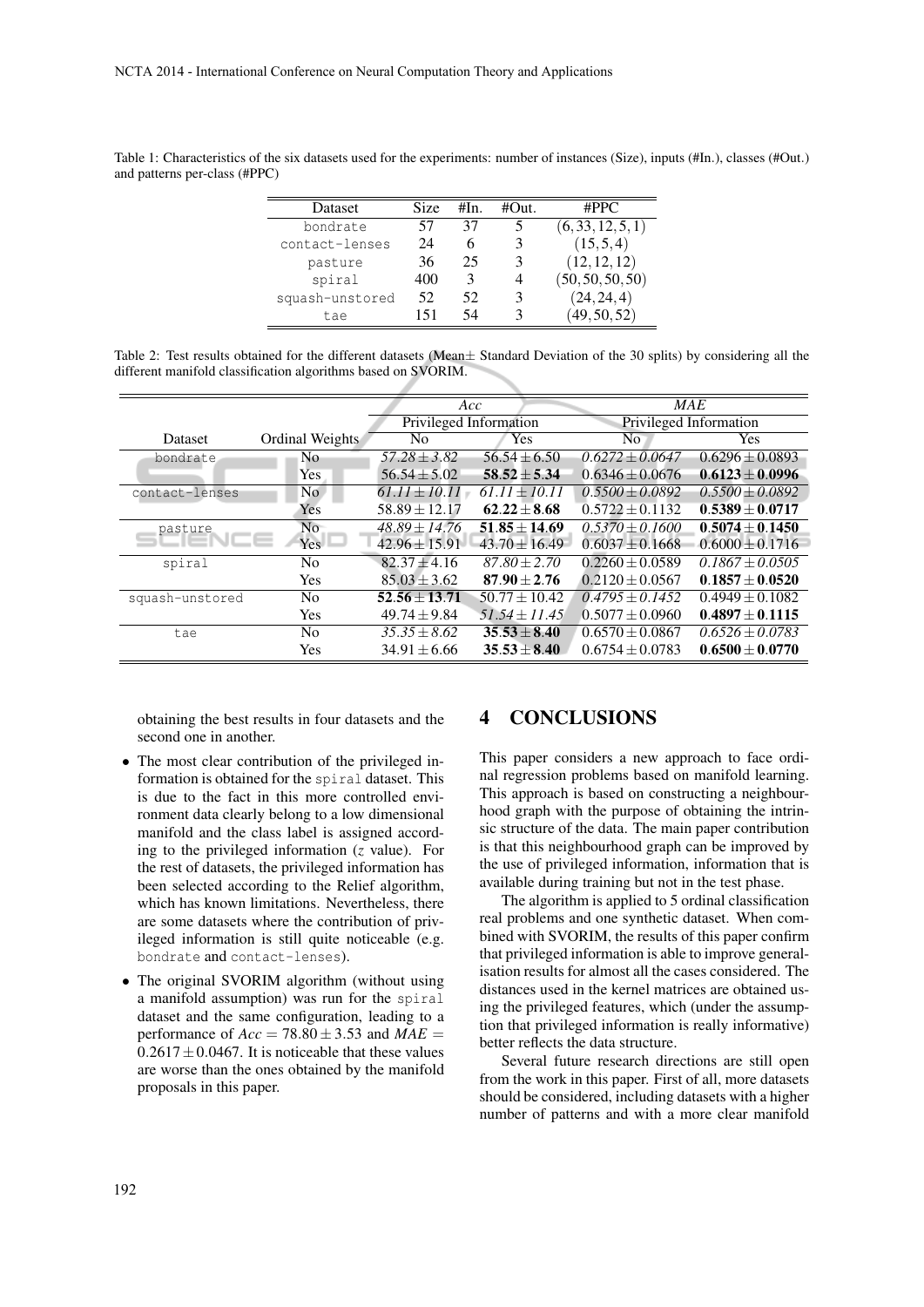structure. For example, the experiments considered in (Liu et al., 2011b) cover the UMIST face, MovieLens and the USPS datasets, which are known to contain an underlying manifold structure. The problem is that meaningful privileged information has to be found for these problems. Secondly, the methods should be compared against standard manifold classifiers to check their performance. Finally, alternative kernel methods apart from SVORIM could be considered together with the proposals in this paper.

#### ACKNOWLEDGEMENTS

This work has been subsidized by the TIN2011-22794 project of the Spanish Ministerial Commission of Science and Technology (MICYT), FEDER funds and the P11-TIC-7508 project of the "Junta de Andalucía" (Spain).

REFERENCES

Asuncion, A. and Newman, D. (2007). UCI machine learning repository.

**AND** 

- Baccianella, S., Esuli, A., and Sebastiani, F. (2009). Evaluation measures for ordinal regression. In *Proceedings of the Ninth International Conference on Intelligent Systems Design and Applications (ISDA 09)*, pages 283–287, Pisa, Italy.
- Belkin, M. and Niyogi, P. (2001). Laplacian eigenmaps and spectral techniques for embedding and clustering. In *NIPS*, volume 14, pages 585–591.
- Cardoso, J. S. and da Costa, J. F. P. (2007). Learning to classify ordinal data: The data replication method. *Journal of Machine Learning Research*, 8:1393–1429.
- Cheng, J., Wang, Z., and Pollastri, G. (2008). A neural network approach to ordinal regression. In *Proceedings of the IEEE International Joint Conference on Neural Networks (IJCNN2008, IEEE World Congress on Computational Intelligence)*, pages 1279–1284. IEEE Press.
- Chu, W. and Ghahramani, Z. (2005). Gaussian processes for ordinal regression. *Journal of Machine Learning Research*, 6:1019–1041.
- Chu, W. and Keerthi, S. S. (2007). Support vector ordinal regression. *Neural Computation*, 19(3):792–815.
- Cruz-Ramírez, M., Hervás-Martínez, C., Sánchez-Monedero, J., and Gutiérrez, P. A. (2014). Metrics to guide a multi-objective evolutionary algorithm for ordinal classification. *Neurocomputing*, 135:21–31.
- Deng, W.-Y., Zheng, Q.-H., Lian, S., Chen, L., and Wang, X. (2010). Ordinal extreme learning machine. *Neurocomputation*, 74(1-3):447–456.
- Dijkstra, E. W. (1959). A note on two problems in connexion with graphs. *Numerische mathematik*, 1(1):269– 271.
- Frank, E. and Hall, M. (2001). A simple approach to ordinal classification. In *Proc. of the 12th Eur. Conf. on Machine Learning*, pages 145–156.
- Gutiérrez, P. A., Pérez-Ortiz, M., Fernandez-Navarro, F., Sánchez-Monedero, J., and Hervás-Martínez, C. (2012). An Experimental Study of Different Ordinal Regression Methods and Measures. In *7th International Conference on Hybrid Artificial Intelligence Systems (HAIS)*, volume 7209 of *Lecture Notes in Computer Science*, pages 296–307.
- He, X. and Niyogi, P. (2003). Locality preserving projections. In *NIPS*, volume 16, pages 234–241.
- Kira, K. and Rendell, L. A. (1992). The feature selection problem: Traditional methods and a new algorithm. In *AAAI*, pages 129–134.
- Li, L. and Lin, H.-T. (2007). Ordinal Regression by Extended Binary Classification. In *Advances in Neural Inform. Processing Syst. 19*.
- Lin, H.-T. and Li, L. (2012). Reduction from cost-sensitive ordinal ranking to weighted binary classification. *Neural Computation*, 24(5):1329–1367.
- Liu, Y., Liu, Y., and Chan, K. C. C. (2011a). Ordinal regression via manifold learning. In Burgard, W. and Roth, IHNO D., editors, *Proceedings of the 25th AAAI Conference on Artificial Intelligence (AAAI'11)*, pages 398–403. AAAI Press.
	- Liu, Y., Liu, Y., Chan, K. C. C., and Zhang, J. (2012). Neighborhood preserving ordinal regression. In *Proceedings of the 4th International Conference on Internet Multimedia Computing and Service (ICIMCS12)*, pages 119–122, New York, NY, USA. ACM.
	- Liu, Y., Liu, Y., Zhong, S., and Chan, K. C. (2011b). Semi-supervised manifold ordinal regression for image ranking. In *Proceedings of the 19th ACM international conference on Multimedia (ACM MM2011)*, pages 1393–1396, New York, NY, USA. ACM.
	- McCullagh, P. (1980). Regression models for ordinal data. *Journal of the Royal Statistical Society*, 42(2):109– 142.
	- PASCAL (2011). Pascal (pattern analysis, statistical modelling and computational learning) machine learning benchmarks repository.
	- R. Herbrich, T. G. and Obermayer, K. (2000). Large margin rank boundaries for ordinal regression. In Smola, A., Bartlett, P., Schölkopf, B., and Schuurmans, D., editors, *Advances in Large Margin Classifiers*, pages 115–132. MIT Press.
	- Shashua, A. and Levin, A. (2003). Ranking with large margin principle: Two approaches. In *Advances in Neural Information Processing Systems (NIPS)*, pages 937– 944. MIT Press, Cambridge.
	- Sun, B.-Y., Li, J., Wu, D. D., Zhang, X.-M., and Li, W.-B. (2010). Kernel discriminant learning for ordinal regression. *IEEE Transactions on Knowledge and Data Engineering*, 22:906–910.
	- Tenenbaum, J. B., De Silva, V., and Langford, J. C. (2000). A global geometric framework for nonlinear dimensionality reduction. *Science*, 290(5500):2319–2323.
	- Vapnik, V. and Vashist, A. (2009). A new learning